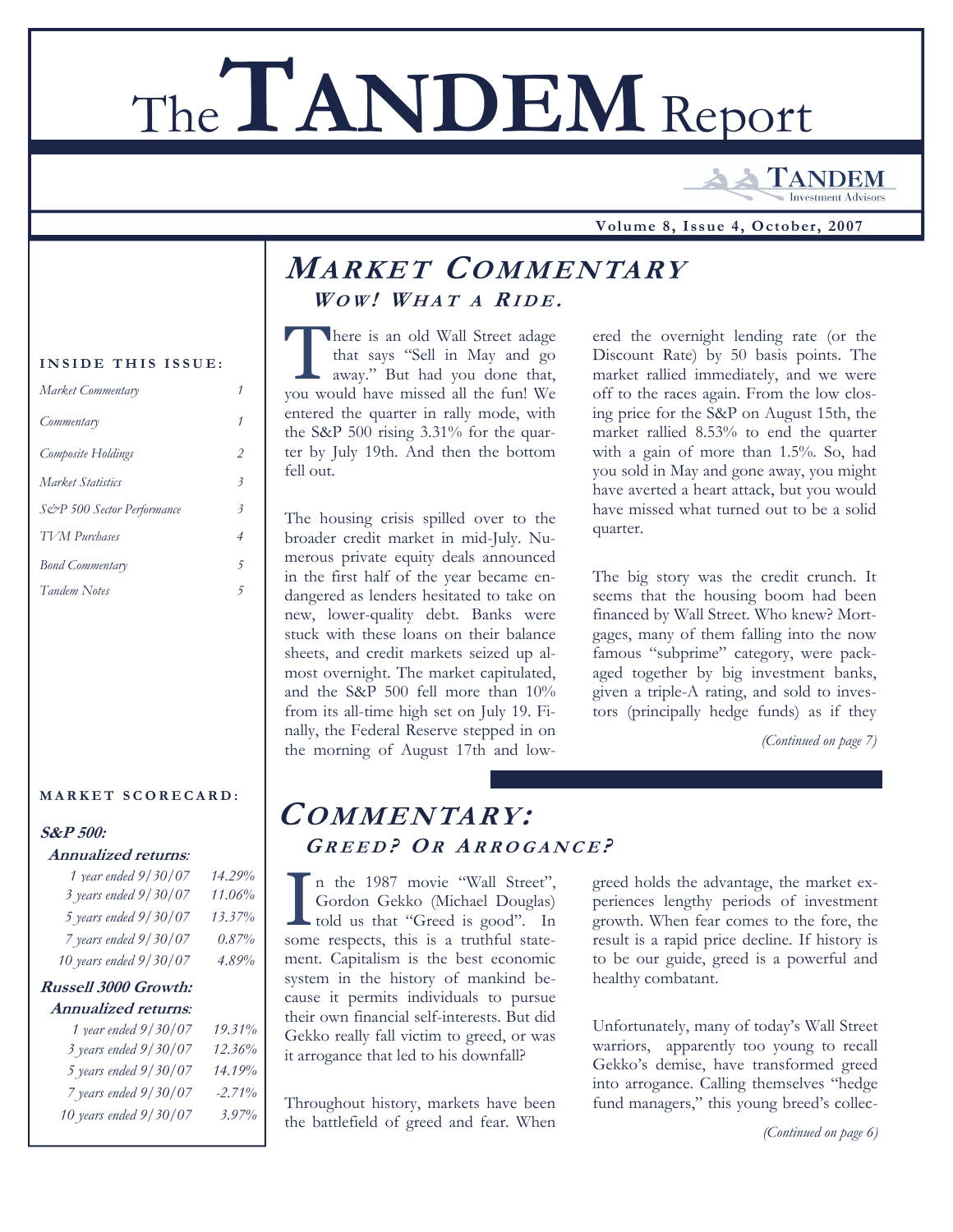# **TO P TE N HOLDINGS**

*A S O F S EPTEMBER 30, 2007*

As always, the list that follows represents our ten largest holdings ranked by total market value in the accounts that make up our Tandem Equity, TVM Tax-Deferred Growth and Equity Income Composites. These are not recommendations for purchase. Rather, the list is simply intended to provide some insight into how we manage accounts. Ranking is determined by the number of shares of a company we own in a composite multiplied by the share price. Weighting is a holding's value divided by the value of the composite. A composite is a group of accounts with similar investment strategies over which we exercise complete discretion. For more detailed information on Tandem's composites, please visit our website at www.tandemadvisors.com. The accounts that comprise a composite are not necessarily identical. Some contain positions that Tandem did not buy. The Equity Composite and the TVM Tax-Deferred Growth Composite are designed to produce principal growth, while the Equity Income Composite is designed for principal and income growth.

|         | <b>EQUITY</b> |           |
|---------|---------------|-----------|
| Holding |               | Weighting |

| 11010               | $m$ $\alpha$ $\beta$ $m$ $\alpha$ $\beta$ |
|---------------------|-------------------------------------------|
| 1. FMC Technologies | $8.21\%$                                  |

- 2. BB&T 5.59% 3. FMC Corp. 5.57%
- 4. Exxon Mobil 4.57% 5. BP, plc 4.22%
- 6. Altria 4.21% 7. T. Rowe Price 3.18% 8. Thermo Fisher Scientific 2.70% 9. Genentech 2.65% 10. ConocoPhillips 2.55%

#### **QUARTERLY SUMMARY**

**Total 43.45%** 

#### **INITIAL BUYS:**

Ametek, Aptar Group, Crocs, Jacobs Engineering, Eli Lilly and United Technologies.

#### **ADDITIONS TO HOLDINGS:**

Cognizant Technology Solutions, General Dynamics, Kohl's, Legg Mason, Praxair, Republic Services Group and Thermo Fisher Scientific.

#### **PARTIAL SALES:**

American Express, BP, Canadian National Railway, Colgate Palmolive, Exxon Mobil, Johnson & Johnson and Wells Fargo.

#### **OUTRIGHT SALES:**

Hershey, Home Depot (Company tender), Pfizer and Piedmont Natural Gas.

| TVM TAX-DEFERRED GROWTH |                             |           |                          |  |  |
|-------------------------|-----------------------------|-----------|--------------------------|--|--|
|                         | Holding                     | Weighting | J                        |  |  |
|                         | 1. Exxon Mobil              | 3.68%     | 1                        |  |  |
|                         | 2. Colgate Palmolive        | 3.52%     | $\frac{1}{2}$            |  |  |
|                         | 3. T. Rowe Price            | $3.29\%$  | Č,                       |  |  |
|                         | 4. Canadian National Rail   | 3.18%     | $\overline{a}$           |  |  |
|                         | 5. General Electric         | 3.16%     | Į,                       |  |  |
|                         | 6. General Dynamics         | 3.16%     | $\overline{\mathcal{L}}$ |  |  |
| 7.                      | Praxair                     | 3.13%     | Ĩ,                       |  |  |
|                         | 8. Thermo Fisher Scientific | $3.11\%$  | Ş                        |  |  |
| 9.                      | BP, plc                     | 3.03%     | $\tilde{\epsilon}$       |  |  |
|                         | 10. Genentech               | $3.01\%$  |                          |  |  |
|                         | Total                       | 32.27%    | $\mathbf{1}$             |  |  |

#### **QUARTERLY SUMMARY**

#### **INITIAL BUYS:**

Ametek, Aptar Group, Crocs, Jacobs Engineering, Eli Lilly and United Technologies.

#### **ADDITIONS TO HOLDINGS:**

Cognizant Technology Solutions, General Dynamics, Kohl's, Legg Mason, Praxair, Republic Services Group and Thermo Fisher Scientific.

#### **PARTIAL SALES:**

American Express, BP, Canadian National Railway, Colgate Palmolive, Exxon Mobil, Johnson & Johnson and Wells Fargo.

#### **OUTRIGHT SALES:**

Hershey, Home Depot (Company tender), Pfizer and Piedmont Natural Gas.

|    | Holding                             | Weighting |  |  |  |  |  |  |
|----|-------------------------------------|-----------|--|--|--|--|--|--|
| 1. | General Electric                    | $5.54\%$  |  |  |  |  |  |  |
| 2. | Exxon Mobil                         | 4.14%     |  |  |  |  |  |  |
|    | 3. Microsoft                        | $3.64\%$  |  |  |  |  |  |  |
| 4. | General Dynamics                    | $3.21\%$  |  |  |  |  |  |  |
| 5. | Praxair                             | 3.18%     |  |  |  |  |  |  |
| 6. | T. Rowe Price                       | 3.09%     |  |  |  |  |  |  |
| 7. | Johnson & Johnson                   | 2.96%     |  |  |  |  |  |  |
| 8. | BP, plc                             | 2.89%     |  |  |  |  |  |  |
| 9. | National Retail Properties<br>2.70% |           |  |  |  |  |  |  |
|    | 10. Walgreen                        | 2.64%     |  |  |  |  |  |  |
|    | Total                               | 33.99%    |  |  |  |  |  |  |

**EQUITY INCOME** 

#### **QUARTERLY SUMMARY INITIAL BUYS:**

Aptar Group, Eli Lilly, Republic Services Group, United Technologies and Waste Management.

#### **ADDITIONS TO HOLDINGS:**

FPL Group and Praxair

#### **PARTIAL SALES:**

Colgate Palmolive, Exxon Mobil, and Pfizer.

#### **OUTRIGHT SALES:**

Hershey and Home Depot (Company tender).

For specific purchase and sale information, please refer to the "Purchase and Sale" report in your quarterly statement.

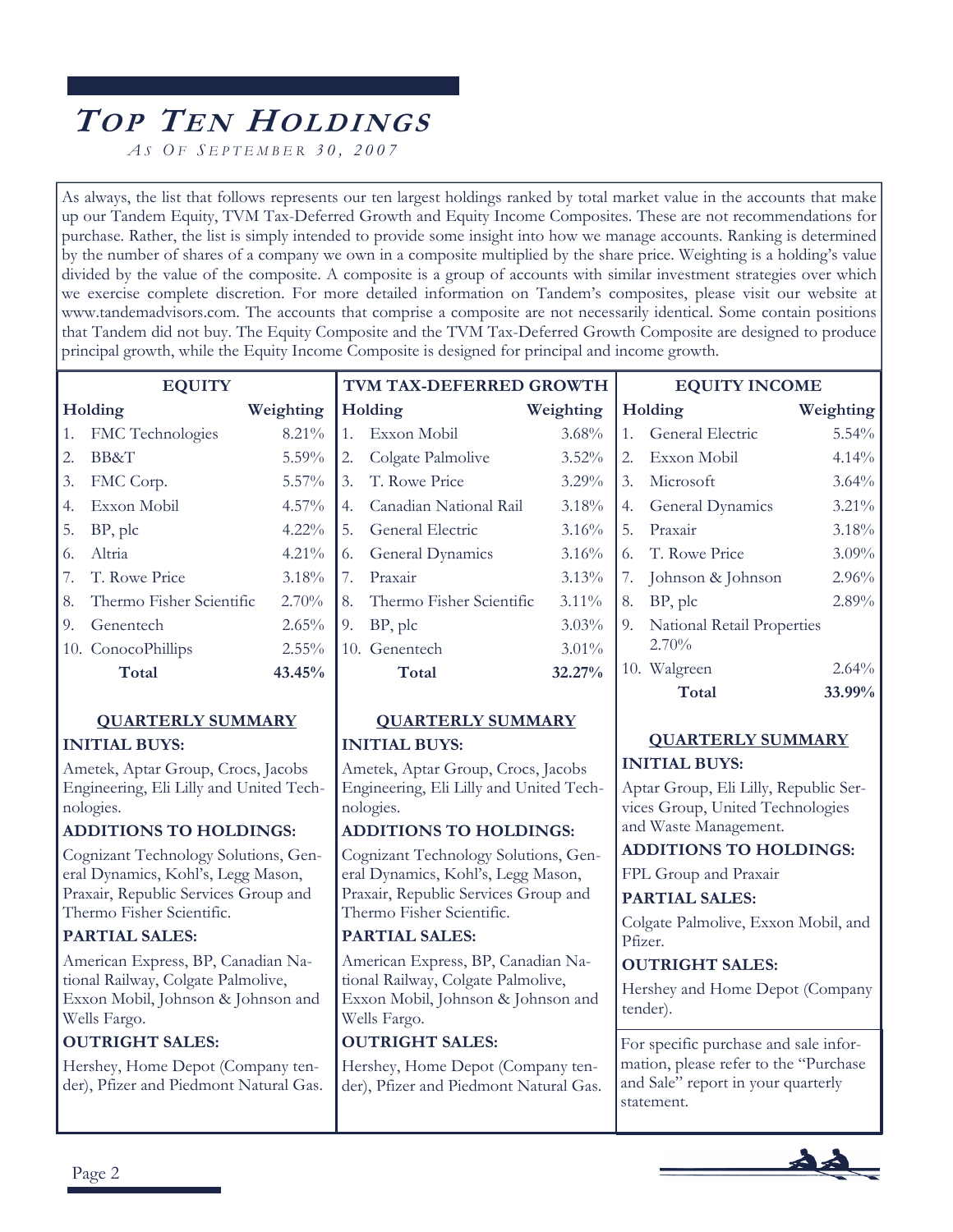| <b>STOCK MARKET INDEX DATA</b> |              |                    |                      |                     |                       |                        |  |  |  |
|--------------------------------|--------------|--------------------|----------------------|---------------------|-----------------------|------------------------|--|--|--|
| <b>Stock Market</b><br>Indices | <b>Close</b> | $\%$ Change<br>YTD | $%$ Change<br>1 Year | % Change<br>3 Years | $%$ Change<br>5 Years | $%$ Change<br>10 Years |  |  |  |
| <b>S&amp;P 500</b>             | 1,526.75     | 7.65%              | 14.29%               | 36.98%              | 87.27%                | 61.17%                 |  |  |  |
| <b>Russell 3000 Growth</b>     | 2,735.45     | 12.39%             | 19.31%               | $41.87\%$           | 94.18%                | 47.64%                 |  |  |  |
| <b>Dow Jones Industrials</b>   | 13,895.62    | 11.49%             | 18.98%               | 37.85%              | $83.03\%$             | 74.89%                 |  |  |  |
| NASDAQ 100                     | 2,091.11     | 19.02%             | 26.42%               | 48.02%              | 151.18%               | 90.59%                 |  |  |  |

## **MARKET STATISTICS** *AS OF SEPTEMBER 30, 2007*

| <b>YIELD TABLE</b>                                   |       |       |       |       |  |  |  |  |  |
|------------------------------------------------------|-------|-------|-------|-------|--|--|--|--|--|
| Current <sup>'</sup><br>3 months ago<br>6 months ago |       |       |       |       |  |  |  |  |  |
| 3-month T-Bill                                       | 3.69% | 4.77% | 5.04% | 4.86% |  |  |  |  |  |
| 5-year Treasury                                      | 4.26% | 4.97% | 4.49% | 4.56% |  |  |  |  |  |
| 10-year Treasury                                     | 4.62% | 5.08% | 4.62% | 4.61% |  |  |  |  |  |
| <b>Prime Rate</b>                                    | 7.75% | 8.25% | 8.25% | 8.25% |  |  |  |  |  |
| <b>Fed Funds Rate</b>                                | 4.75% | 5.25% | 5.25% | 5.25% |  |  |  |  |  |

# **PERFORMANCE BY SECTOR WITHIN THE S&P 500**

**THROUGH SEPTEMBER 30, 2007 (SOURCE: S&P 500 GICS SECTOR SCORECARD)** 

| <b>Sector</b>                     | $\%$ of S&P 500 | Return<br>3 Months | Return<br><b>2007 YTD</b> | Return<br>2006 | Return<br>5-Yr Annual |
|-----------------------------------|-----------------|--------------------|---------------------------|----------------|-----------------------|
| <b>S&amp;P 500</b>                | 100.00%         | $1.6\%$            | 7.6%                      | $13.6\%$       | $13.4\%$              |
| S&P 500/Citigroup Growth          | $49.42\%$       | $3.4\%$            | $9.5\%$                   | $9.4\%$        | $11.5\%$              |
| S&P 500/Citigroup Value           | 50.58%          | $-0.2\%$           | 5.9%                      | $18.0\%$       | $15.3\%$              |
| <b>Consumer Discretionary</b>     | 9.23%           | $-6.5\%$           | $-4.3\%$                  | 17.2%          | $10.1\%$              |
| <b>Consumer Staples</b>           | $9.52\%$        | $4.2\%$            | $8.1\%$                   | 11.8%          | 7.3%                  |
| <b>Energy</b>                     | 11.68%          | $9.4\%$            | $27.2\%$                  | 22.2%          | 27.4%                 |
| <b>Financials</b>                 | $19.82\%$       | $-4.9\%$           | $-6.8\%$                  | $16.2\%$       | $10.7\%$              |
| <b>Health Care</b>                | $11.64\%$       | $0.6\%$            | $5.9\%$                   | $5.8\%$        | $6.9\%$               |
| <b>Industrials</b>                | 11.51%          | $5.4\%$            | 15.8%                     | $11.0\%$       | $15.3\%$              |
| <b>Information Technology</b>     | 16.18%          | $6.1\%$            | $15.6\%$                  | $7.7\%$        | $18.0\%$              |
| <b>Materials</b>                  | 3.23%           | $4.4\%$            | 20.5%                     | 15.7%          | 19.0%                 |
| <b>Telecommunication Services</b> | 3.75%           | $1.4\%$            | $15.1\%$                  | 32.1%          | 17.7%                 |
| <b>Utilities</b>                  | $3.44\%$        | $1.2\%$            | $8.5\%$                   | $16.9\%$       | $16.5\%$              |

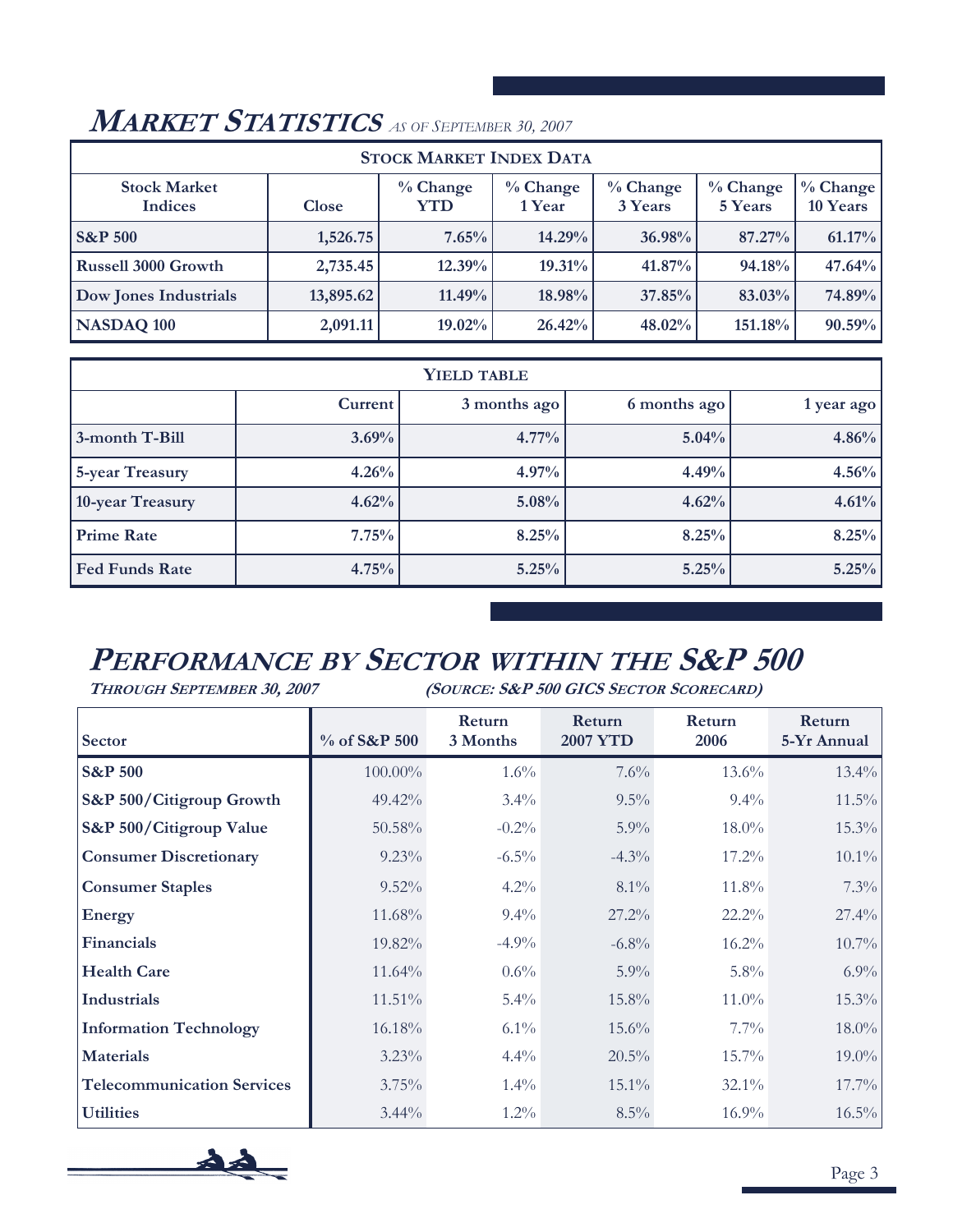#### **PRICE CHANGE RELATIVE TO THE S&P 500 OF TVM STOCKS IN THE TANDEM EQUITY COMPOSITE AND TVM TAX-DEFERRED COMPOSITE**

| Purchase<br>Date | <b>TVM Buys</b>                                                                                              | Cost  | 9/30/07<br>Price        | <b>TVM</b><br>Price<br>Change | <b>S&amp;P 500</b><br>Value on Pur-<br>chase Date | <b>S&amp;P 500</b><br>Value on<br>9/30/07 | S&P<br>Price<br>Change | <b>Price Change</b><br>Relative to the<br><b>S&amp;P 500</b> |  |  |
|------------------|--------------------------------------------------------------------------------------------------------------|-------|-------------------------|-------------------------------|---------------------------------------------------|-------------------------------------------|------------------------|--------------------------------------------------------------|--|--|
| 3/20/07          | Brown Forman*                                                                                                | 62.47 | 74.91                   | 19.91%                        | 1410.94                                           | 1526.75                                   | 8.21%                  | 11.71%                                                       |  |  |
| 3/20/07          | Praxair                                                                                                      | 62.85 | 83.76                   | 33.27%                        | 1410.94                                           | 1526.75                                   | 8.21%                  | 25.06%                                                       |  |  |
| 3/20/07          | Republic Service Group                                                                                       | 27.27 | 32.71                   | 19.95%                        | 1410.94                                           | 1526.75                                   | 8.21%                  | 11.74%                                                       |  |  |
| 3/20/07          | Advisory Board                                                                                               | 51.16 | 58.47                   | 14.29%                        | 1410.94                                           | 1526.75                                   | 8.21%                  | 6.08%                                                        |  |  |
| 4/18/07          | Coca Cola                                                                                                    | 51.74 | 57.47                   | 11.07%                        | 1472.50                                           | 1526.75                                   | 3.68%                  | 7.39%                                                        |  |  |
| 4/25/07          | Advisory Board                                                                                               | 48.08 | 58.47                   | 21.61%                        | 1495.42                                           | 1526.75                                   | 2.10%                  | 19.51%                                                       |  |  |
| 4/26/07          | Paychex                                                                                                      | 36.90 | 41.00                   | 11.11%                        | 1494.25                                           | 1526.75                                   | 2.18%                  | 8.94%                                                        |  |  |
| 4/26/07          | Avery Dennison                                                                                               | 63.64 | 57.02                   | $-10.40%$                     | 1494.25                                           | 1526.75                                   | 2.18%                  | $-12.58%$                                                    |  |  |
| 5/11/07          | Kohl's                                                                                                       | 72.53 | 57.33                   | $-20.96%$                     | 1505.85                                           | 1526.75                                   | 1.39%                  | $-22.34%$                                                    |  |  |
| 5/25/07          | Cognizant Technology                                                                                         | 75.46 | 79.79                   | 5.74%                         | 1515.73                                           | 1526.75                                   | 0.73%                  | 5.01%                                                        |  |  |
| 6/22/07          | Thermo Fisher                                                                                                | 51.53 | 57.72                   | 12.01%                        | 1502.56                                           | 1526.75                                   | 1.61%                  | $10.40\%$                                                    |  |  |
| 6/22/07          | Genentech                                                                                                    | 75.36 | 78.02                   | 3.53%                         | 1502.56                                           | 1526.75                                   | 1.61%                  | 1.92%                                                        |  |  |
| 6/26/07          | Kohl's                                                                                                       | 68.91 | 57.33                   | $-16.80%$                     | 1492.89                                           | 1526.75                                   | 2.27%                  | $-19.07%$                                                    |  |  |
| 6/26/07          | Walgreens                                                                                                    | 43.81 | 47.24                   | 7.83%                         | 1492.89                                           | 1526.75                                   | 2.27%                  | 5.56%                                                        |  |  |
| 7/17/07          | Kohl's                                                                                                       | 66.18 | 57.33                   | $-13.37\%$                    | 1549.37                                           | 1526.75                                   | $-1.46%$               | $-11.91%$                                                    |  |  |
| 7/18/07          | Republic Service Group                                                                                       | 30.93 | 32.71                   | 5.75%                         | 1546.17                                           | 1526.75                                   | $-1.26%$               | 7.01%                                                        |  |  |
| 7/27/07          | Thermo Fisher                                                                                                | 52.49 | 57.72                   | $9.96\%$                      | 1458.95                                           | 1526.75                                   | 4.65%                  | 5.32%                                                        |  |  |
| 8/7/07           | Aptar Group                                                                                                  | 35.90 | 37.87                   | 5.49%                         | 1476.71                                           | 1526.75                                   | 3.39%                  | 2.10%                                                        |  |  |
| 8/7/07           | Thermo Fisher                                                                                                | 52.06 | 57.72                   | 10.87%                        | 1476.71                                           | 1526.75                                   | 3.39%                  | 7.48%                                                        |  |  |
| 8/8/07           | <b>General Dynamics</b>                                                                                      | 77.57 | 84.47                   | 8.90%                         | 1497.49                                           | 1526.75                                   | 1.95%                  | 6.94%                                                        |  |  |
| 8/8/07           | Republic Service Group                                                                                       | 31.01 | 32.71                   | 5.48%                         | 1497.49                                           | 1526.75                                   | 1.95%                  | 3.53%                                                        |  |  |
| 8/9/07           | United Technologies                                                                                          | 73.49 | 80.48                   | 9.51%                         | 1453.09                                           | 1526.75                                   | $5.07\%$               | 4.44%                                                        |  |  |
| 8/10/07          | Crocs                                                                                                        | 50.53 | 67.25                   | 33.08%                        | 1453.64                                           | 1526.75                                   | 5.03%                  | 28.05%                                                       |  |  |
| 8/14/07          | Cognizant Technology                                                                                         | 80.82 | 79.79                   | $-1.29%$                      | 1426.54                                           | 1526.75                                   | 7.02%                  | $-8.31%$                                                     |  |  |
| 8/15/07          | Ametech                                                                                                      | 38.08 | 43.22                   | 13.50%                        | 1406.70                                           | 1526.75                                   | 8.53%                  | 4.96%                                                        |  |  |
| 8/15/07          | Praxair                                                                                                      | 73.35 | 83.76                   | 14.19%                        | 1406.70                                           | 1526.75                                   | 8.53%                  | 5.65%                                                        |  |  |
| 8/16/07          | Jacobs Engineering                                                                                           | 57.78 | 75.58                   | 30.81%                        | 1411.27                                           | 1526.75                                   | 8.18%                  | 22.62%                                                       |  |  |
| 8/16/07          | Legg Mason                                                                                                   | 84.03 | 84.29                   | $0.31\%$                      | 1411.27                                           | 1526.75                                   | 8.18%                  | $-7.87%$                                                     |  |  |
| 8/16/07          | Eli Lilly                                                                                                    | 54.31 | 56.93                   | 4.82%                         | 1411.27                                           | 1526.75                                   | 8.18%                  | $-3.36%$                                                     |  |  |
| 8/27/07          | Aptar Group                                                                                                  | 35.84 | 37.87                   | 5.66%                         | 1466.79                                           | 1526.75                                   | 4.09%                  | 1.58%                                                        |  |  |
| Averages         |                                                                                                              |       | <b>TVM Stock Return</b> | 8.53%                         |                                                   | S&P 500 Return                            | 4.28%                  | 4.25%                                                        |  |  |
|                  | * The cost of Brown Forman is adjusted lower to reflect a special dividend of \$1.66 per share on 5/10/2007. |       |                         |                               |                                                   |                                           |                        |                                                              |  |  |

*Disclaimer: The tables on this page and the next are in no way intended to imply overall portfolio performance. The impact these purchases have on overall performance is a function of the weighting of each stock within a specific portfolio. The cost column in the TVM section indicates the cost per share actually paid, including commissions, on the purchase date. The S&P 500 cost is the closing value of the S&P 500 on the purchase date. Dividends, unless otherwise noted in the table, are not included in price change calculations. Further, these purchases should not be construed as general recommendations. The TVM Model is the property of Tandem Investment Advisors, Inc., and is to be used solely by Tandem in making investment decisions for accounts Tandem manages.*

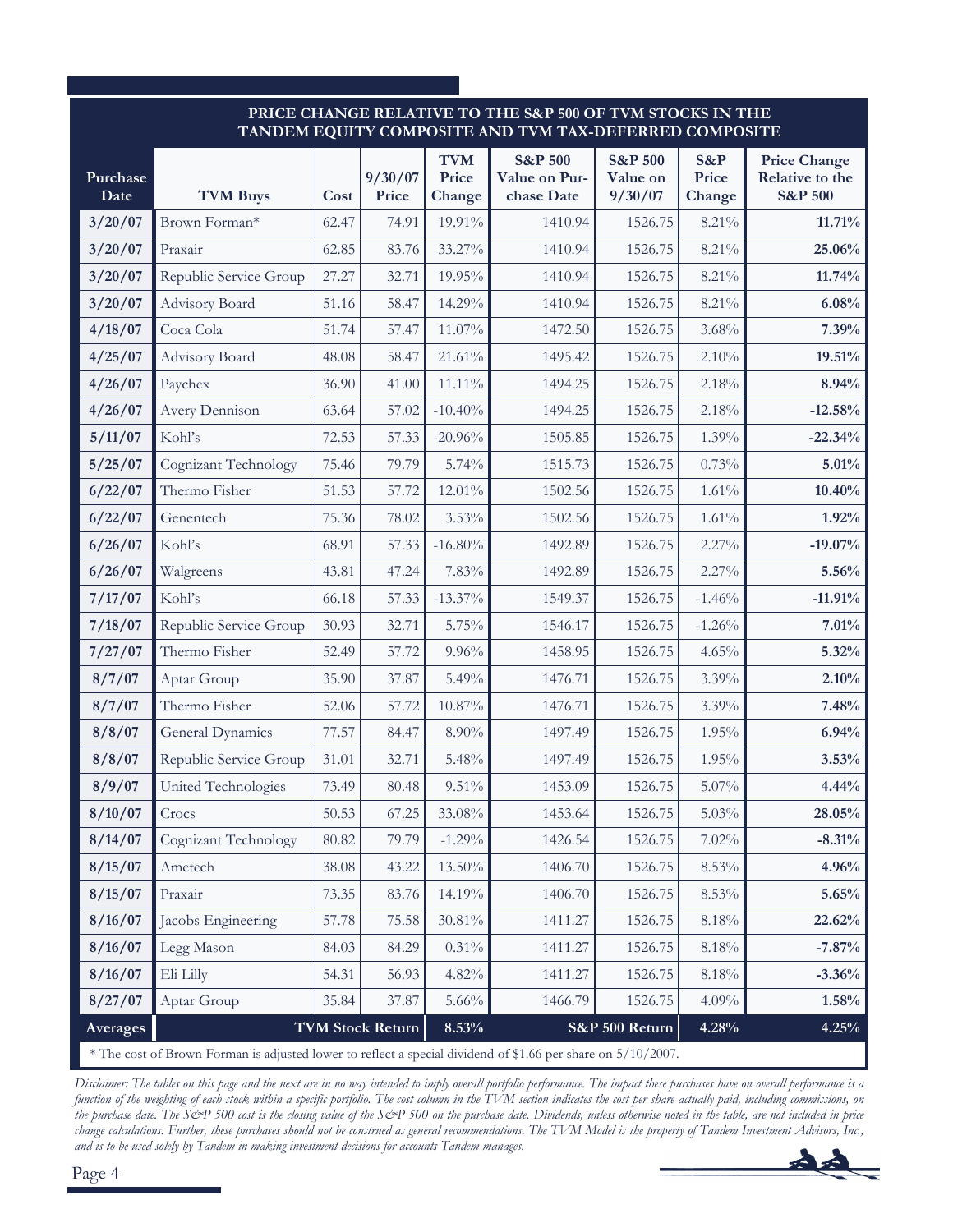| PRICE CHANGE RELATIVE TO THE S&P 500 OF TVM STOCKS IN THE<br>TANDEM EQUITY INCOME COMPOSITE |                                                                                                                                                                                                          |       |                         |           |         |                |          |                                                              |  |
|---------------------------------------------------------------------------------------------|----------------------------------------------------------------------------------------------------------------------------------------------------------------------------------------------------------|-------|-------------------------|-----------|---------|----------------|----------|--------------------------------------------------------------|--|
| Purchase<br>Date                                                                            | <b>TVM</b><br><b>S&amp;P 500</b><br><b>S&amp;P 500</b><br>S&P<br>9/30/07<br>Price<br>Value on Pur-<br>Value on<br>Price<br>Price<br>chase Date<br>9/30/07<br><b>TVM Buys</b><br>Change<br>Cost<br>Change |       |                         |           |         |                |          | <b>Price Change</b><br>Relative to the<br><b>S&amp;P 500</b> |  |
| 3/20/07                                                                                     | Brown Forman*                                                                                                                                                                                            | 62.47 | 74.91                   | 19.91%    | 1410.94 | 1526.75        | 8.21%    | 11.71%                                                       |  |
| 3/20/07                                                                                     | Praxair                                                                                                                                                                                                  | 62.85 | 83.76                   | 33.27%    | 1410.94 | 1526.75        | 8.21%    | 25.06%                                                       |  |
| 4/18/07                                                                                     | Coca Cola                                                                                                                                                                                                | 51.74 | 57.47                   | 11.07%    | 1472.50 | 1526.75        | 3.68%    | 7.39%                                                        |  |
| 4/26/07                                                                                     | Paychex                                                                                                                                                                                                  | 36.90 | 41.00                   | 11.11%    | 1494.25 | 1526.75        | 2.18%    | 8.94%                                                        |  |
| 4/26/07                                                                                     | Avery Dennison                                                                                                                                                                                           | 63.64 | 57.02                   | $-10.40%$ | 1494.25 | 1526.75        | 2.18%    | $-12.58%$                                                    |  |
| 6/26/07                                                                                     | Health Care Ppty                                                                                                                                                                                         | 28.50 | 33.17                   | 16.39%    | 1492.89 | 1526.75        | 2.27%    | 14.12%                                                       |  |
| 6/26/07                                                                                     | Walgreens                                                                                                                                                                                                | 43.81 | 47.24                   | 7.83%     | 1492.89 | 1526.75        | $2.27\%$ | 5.56%                                                        |  |
| 7/18/07                                                                                     | Waste Management                                                                                                                                                                                         | 38.97 | 37.74                   | $-3.16%$  | 1546.17 | 1526.75        | $-1.26%$ | $-1.90\%$                                                    |  |
| 7/18/07                                                                                     | Republic Service Group                                                                                                                                                                                   | 30.93 | 32.71                   | 5.75%     | 1546.17 | 1526.75        | $-1.26%$ | 7.01%                                                        |  |
| 7/27/07                                                                                     | FPL Group                                                                                                                                                                                                | 55.75 | 60.88                   | $9.20\%$  | 1458.95 | 1526.75        | 4.65%    | $4.55\%$                                                     |  |
| 7/27/07                                                                                     | Waste Management                                                                                                                                                                                         | 37.58 | 37.74                   | 0.43%     | 1458.95 | 1526.75        | 4.65%    | $-4.22%$                                                     |  |
| 8/7/07                                                                                      | Aptar Group                                                                                                                                                                                              | 35.90 | 37.87                   | 5.49%     | 1476.71 | 1526.75        | 3.39%    | 2.10%                                                        |  |
| 8/8/07                                                                                      | General Dynamics                                                                                                                                                                                         | 77.57 | 84.47                   | $8.90\%$  | 1497.49 | 1526.75        | 1.95%    | 6.94%                                                        |  |
| 8/8/07                                                                                      | Republic Service Group                                                                                                                                                                                   | 31.01 | 32.71                   | 5.48%     | 1497.49 | 1526.75        | 1.95%    | 3.53%                                                        |  |
| 8/9/07                                                                                      | United Technologies                                                                                                                                                                                      | 73.49 | 80.48                   | 9.51%     | 1453.09 | 1526.75        | 5.07%    | $4.44\%$                                                     |  |
| 8/15/07                                                                                     | Praxair                                                                                                                                                                                                  | 73.35 | 83.76                   | 14.19%    | 1406.70 | 1526.75        | 8.53%    | 5.65%                                                        |  |
| 8/16/07                                                                                     | Eli Lilly                                                                                                                                                                                                | 54.31 | 56.93                   | 4.82%     | 1411.27 | 1526.75        | 8.18%    | $-3.36%$                                                     |  |
| Averages                                                                                    |                                                                                                                                                                                                          |       | <b>TVM Stock Return</b> | 8.81%     |         | S&P 500 Return | 3.26%    | 4.99%                                                        |  |
|                                                                                             | * The cost of Brown Forman is adjusted lower to reflect a special dividend of \$1.66 per share on 5/10/2007.                                                                                             |       |                         |           |         |                |          |                                                              |  |

## **BOND COMMENTARY**

To those clients that invest in bonds, we say be patient. We had several bonds mature over the summer, and we have re-invested very few of those proceeds. We are uncomfortable with the credit markets at this time, and would prefer to wait before we commit money to bond purchases. This is not interest

# **TANDEM NOTES**

The time has come to close the Charlottesville of-<br>fice, at least for now. No need for alarm. All<br>work has been done in Charleston for awhile fice, at least for now. No need for alarm. All work has been done in Charleston for awhile now. John is the only one in Charlottesville, where he continues to live, and it just made no sense to keep a satellite office open in Charlottesville until or unless we add staff there. If you need to reach John, the phone

rate motivated entirely (although we do believe the longterm trend is up, rates will likely go lower first). It is simply that when we are uncomfortable with the market action, we believe it is prudent to wait for order to be restored. In the meantime, money market rates are very competitive.

number remains (434) 979-4300, and the new address is:

PO Box 4545 Charlottesville, VA 22905

John is *very* pleased with this new arrangement.

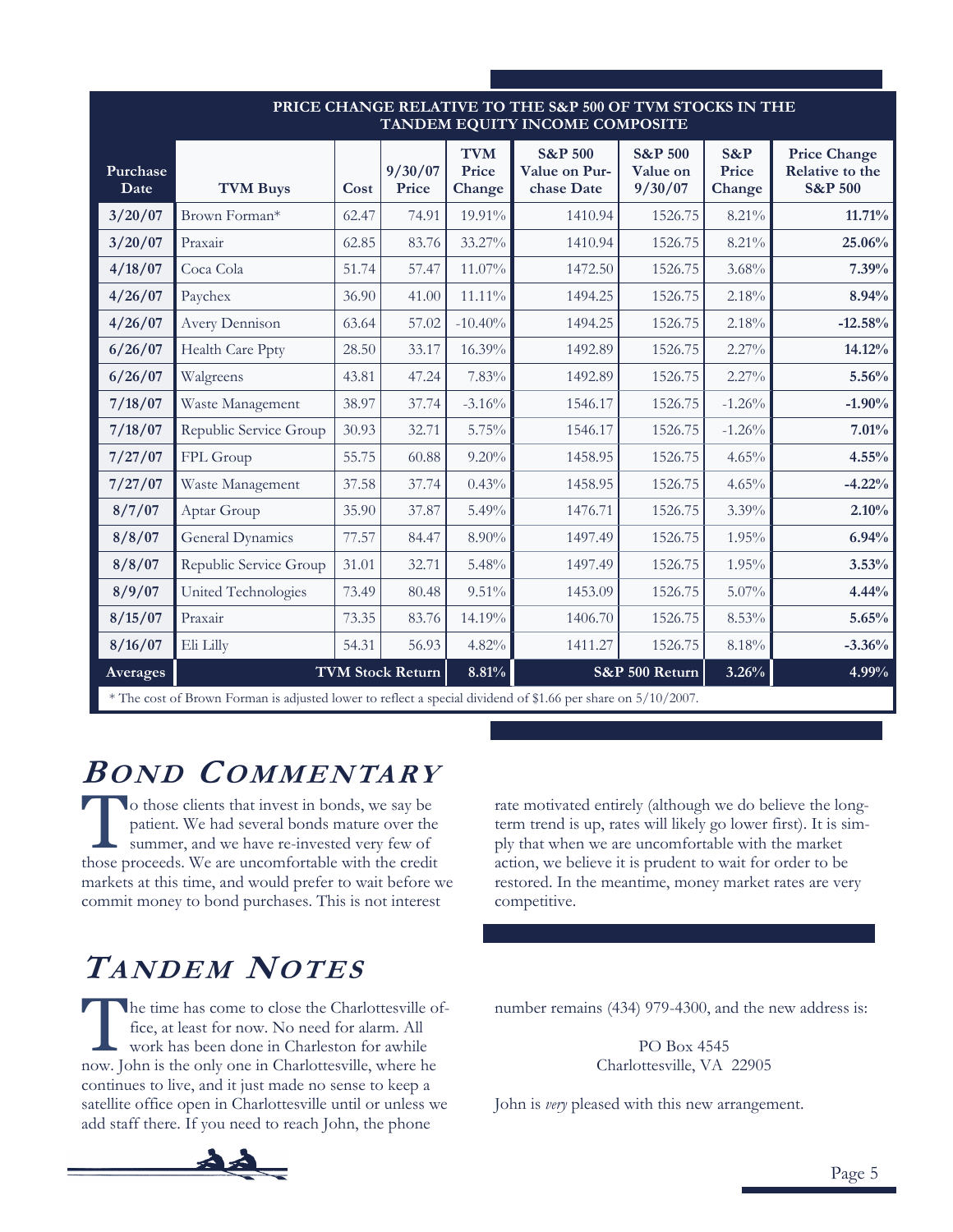## **COMMENTARY (CONTINUED)**

#### *(Continued from page 1)*

tive sense of infallibility is creating headaches for the rest of us. In a well-orchestrated march toward astronomical and unsustainable returns and ever-larger bonuses, they have dismissed risk, seemingly oblivious to their own human short-comings. They move, en masse, into the latest hot investment, driving prices higher along the way. And as their returns go higher, so too does their pool of money from their "investors".

This set of circumstances brings to mind the greater fool theory. Taken from *Investopedia*, "in accordance with the greater fool theory, an investor buys questionable securities not with any regard to their quality, but with the hope of quickly selling them off to another investor (the greater fool), who might also be hoping to flip it quickly. Unfortunately, speculative bubbles always burst eventually, leading to a rapid depreciation in share price due to the selloff." The bubbles we have already experienced include tech stocks, real estate and credit. The common denominator in these bubbles has been an unhealthy lack of respect for risk.

The chart below compares the level of borrowing on the New York Stock Exchange with the price of the S&P 500. One can observe that increased borrowing (or margin debt) can have a positive impact on the price of stocks, but when it unravels the decline is steep. We have discussed the reasons for this numerous times, but simply put, borrowed money increases demand for stocks. When stocks fall, the indebtedness must be repaid, and is

typically done by wholesale liquidation of investments. We experienced this most recently in July and August.

Borrowing (the lower line) has spiked in recent years, and is only now beginning to unwind. We hope that it continues to unwind *without* an accompanying decline in the market. This chart only represents stocks. The real borrowing has gone into private equity, currencies, real estate, commodities and other less liquid investments. If these markets collapse, stocks will likely fall as well because they are more easily sold. This summer, stocks fell because they were the only assets hedge funds could sell quickly to cover losses in the credit markets.

Investors pouring money into hedge funds are pursuing their own economic self-interest because they believe this to be the path to wealth. Hedge fund managers are also pursuing their own economic self-interest by expanding the amount of assets they manage. But they have fallen prey to arrogance by using substantial amounts of borrowed money to improve returns without adequately recognizing the risks they assume with other people's money.

Gordon Gekko and his young co-conspirator Bud Fox learned the hard way. Perhaps the lesson Bud ignored is still relevant. His father Carl told him to "stop going for the easy buck and start producing something with your life. Create, instead of living off the buying and selling of others."

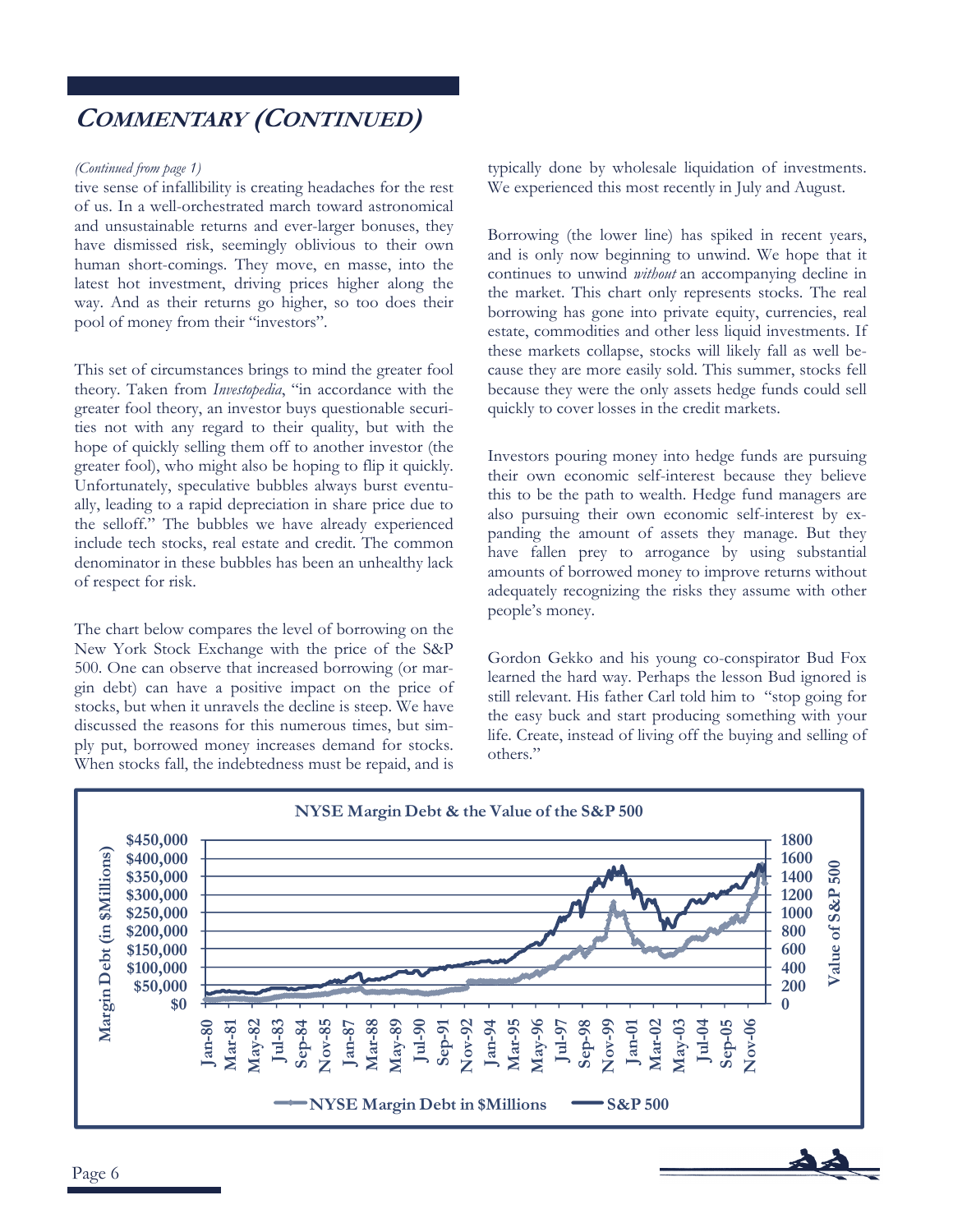## **MARKET COMMENTARY (CONTINUED)**

were high quality bonds. *(Continued from page 1)* 

These pools of mortgages (called collateralized mortgage obligations, or CMO's) worked so well for investors that many hedge funds decided they should borrow money in order to buy even more. In the housing heyday, adjustable rate mortgages became commonplace, and as mortgage rates began to rise this year, defaults increased. Suddenly these CMO's didn't seem so safe anymore.

As a result, CMO values began to plummet. Funds were faced with huge margin calls, and could not sell their CMO's. So they sold stocks. The CMO collapse was bad enough, but it was exacerbated by funds using leverage (borrowing) to finance purchases of these instruments. As we have discussed in the past, leverage can have a dramatic effect on returns, both good and bad. In July, a lot of investors learned first hand how leverage can backfire.

It would not be an overstatement to say that the seizing up of credit markets could have had d i s a s t r o u s ramifications had not the Fed acted when it did. And it would be premature to say the worst is over. We simply don't know the ultimate impact



all this mess has had on the balance sheets of some of our largest financial institutions. However, the Fed has made it clear that they are on the scene, and panic has been averted. Rightfully so.

No doubt some firms will cease to exist as a result of this. A few hedge funds have already closed, and at least one brokerage firm (Bear Stearns) is rumored to be in

sure on our dollar, which is hitting all-time lows against many currencies. A recession would definitely hurt stocks, but we must keep in mind that the market is a *leading* economic indicator. To date, we do not see the market predicting anything more than slowing growth.

Regardless of the outcome of the summer's credit crunch, Jim Cramer assures us that there is always a bull market out there somewhere. Let's enjoy the ride!



need of capital. Good riddance. Our markets can withstand this. Shaking out the weak players is a healthy thing, because it leaves us stronger in the end. That said, turmoil is rarely fun.

We were very opportunistic in the quarter. TVM had us enter the quarter with a lot of cash. The model gave us some excellent buys as the market bottomed, and some timely sales as the market regained footing. We finished the third quarter with strong performance, and we still enjoy a very healthy cash position. Now in its sixth month of operation, TVM has produced some solid results. We are pleased, and managed to use market volatility to our great advantage.

As we enter the 4th quarter, the economy has taken center stage. The Federal Reserve cut the Fed Funds Rate and the Discount Rate (again) at their September meeting, and most believe more cuts are necessary to avert a recession. Lower interest rates have put even more pres-